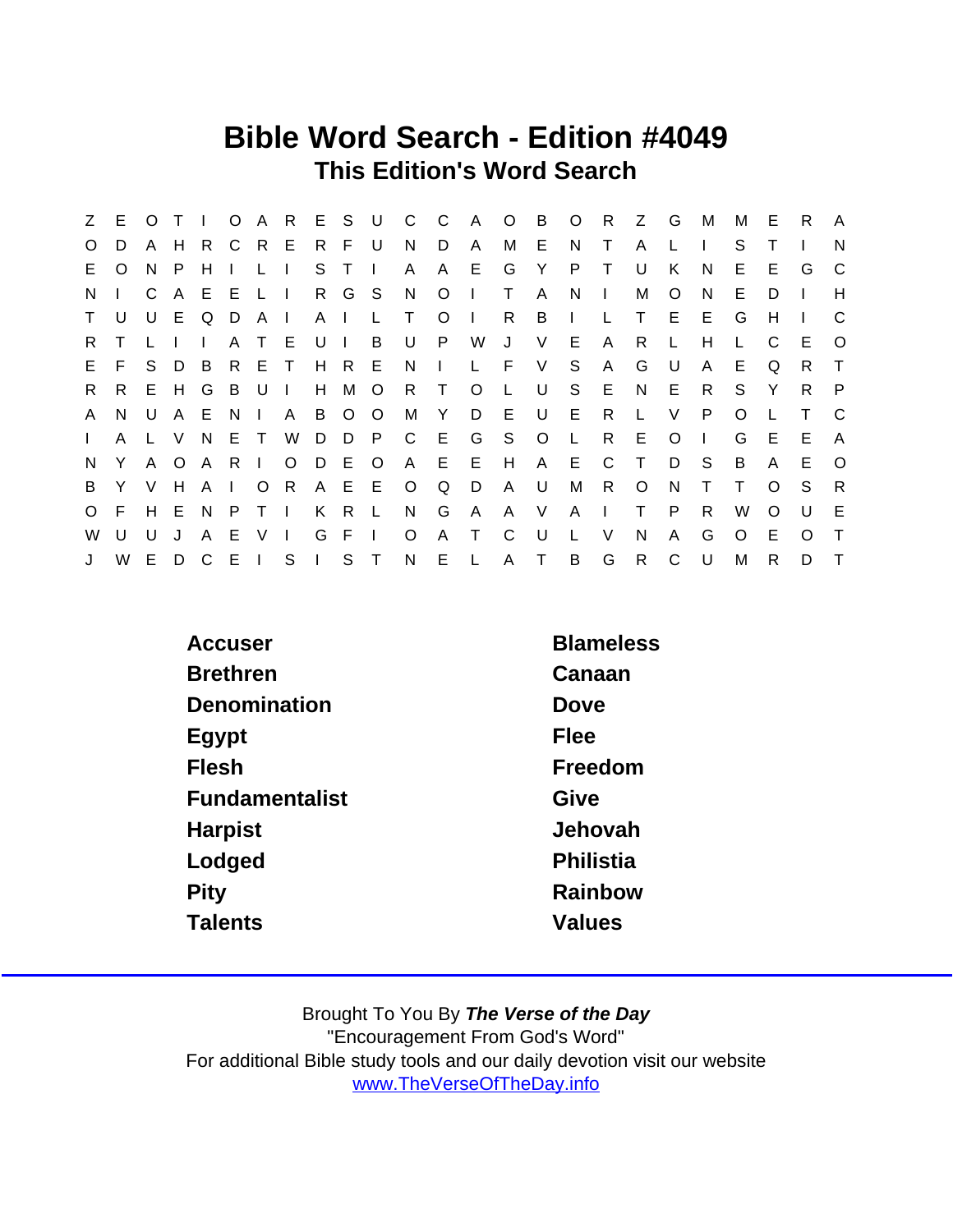### Bible Word Search - Edition #4049 Word Search Answer Guide

| Z.           | e            |     |      |              |     |       |                     |                     | o t i o a R E S U C C         |                |              |              |              | A o b o r z    |            |              | $\alpha$     | m            | m            | e            | $\mathsf{r}$   | a            |
|--------------|--------------|-----|------|--------------|-----|-------|---------------------|---------------------|-------------------------------|----------------|--------------|--------------|--------------|----------------|------------|--------------|--------------|--------------|--------------|--------------|----------------|--------------|
| $\circ$      | d            | a   | h.   |              |     |       | r c r e r F U       |                     | N D                           |                | A            |              | M E          | N T            |            | $\mathsf{A}$ | L            | $\mathbf{I}$ | S.           |              |                | n            |
| e            | $\mathsf{o}$ | n   | P.   | H            |     |       | I L I S T I         |                     | A                             | a E            |              | G            | $\mathsf{Y}$ |                | P T        | $\mathsf{u}$ | k            | n            | e            | e            | g              | $\mathbf C$  |
| n.           | j.           |     |      |              |     |       |                     |                     | ca Eelirgs NOITA              |                |              |              |              | $N$ $\perp$    |            | M            | $\circ$      | N            | E.           | D            | $\blacksquare$ | h.           |
| t            | <b>u</b>     |     |      |              |     |       |                     | u E q d a i a i l t |                               |                | o i r        |              | b            | $\sim 1$ .     | $\sim 1$ . | t            | e            | $\mathbf{e}$ | q            | h.           |                | $\mathbf{C}$ |
| $\mathbf{r}$ | t            | Li  |      | $\mathbf{I}$ | a t | e u i |                     | b                   | u P w j v e                   |                |              |              |              |                | a a        | $\mathsf{r}$ | $\mathbf{I}$ | H            | $\mathbf{I}$ | $\mathbf{C}$ | e.             | $\circ$      |
| e            | E.           | S d |      |              |     |       |                     | B R E T H R E N     |                               | $\sim 1$ .     |              | L F v        |              | S              | a a        | g            | $\mathsf{u}$ | A            | e            | q            | $\mathsf{r}$   |              |
| R            |              |     |      |              |     |       |                     |                     | r E H g b u i h M o r T O L   |                |              |              | <b>u</b>     | S e            |            | n            | E R          |              | S            | V            | $\mathsf{r}$   | $\mathsf{p}$ |
| A            | n            |     | UA e |              |     |       | nia b Oo            |                     |                               |                |              | m Y D E u    |              | E r            |            | $\mathbf{L}$ | V            | P.           | $\Omega$     |              | t              | C            |
| $\mathbf{L}$ |              |     |      |              |     |       |                     |                     | a L V N e t w d D p c e G S o |                |              |              |              | L r            |            | $\mathbf{e}$ | $\circ$      | $\perp$      | q            | e            | e              | a            |
| N            |              |     |      |              |     |       |                     |                     | y A O A r i o d E o a e E H   |                |              |              |              | a E c t        |            |              | D S          |              | b            | a            | e              | $\mathbf{o}$ |
| B            |              |     |      |              |     |       |                     |                     | y V H A i ora E e o q         |                | D            | a u          |              |                | Mr o       |              | n            | $\top$       | $\mathbf{t}$ | $\Omega$     | S.             |              |
| $\circ$      |              |     |      |              |     |       | f h E N p t i k R I |                     | n                             | $\overline{g}$ | $\mathsf{a}$ |              | a v          |                | A i t      |              | p            | $\mathbf{r}$ | W            | $\Omega$     | u              | e,           |
| W            | uu J         |     |      |              |     |       | A E V I G F i       |                     | $\circ$                       | a              | t.           | $\mathbf{C}$ | u            | L v            |            | n            | a            | g            | $\circ$      | e            | $\Omega$       | t            |
| j.           |              |     |      |              |     |       | wed Ceisi ST        |                     | N E L                         |                |              | A T          |              | $\overline{B}$ | g r        |              | $\mathbf C$  | $\mathsf{u}$ | m            | $\mathsf{r}$ | d              |              |

Accuser: Horizontal Blameless: Vertical Brethren: Horizontal Canaan: Vertical Denomination: Horizontal **Dove: Vertical** Egypt: Horizontal Flee: Diagonal Flesh: Vertical **Freedom: Vertical** Fundamentalist: Horizontal Give: Horizontal Harpist: Vertical **Harpist: Vertical** Lodged: Vertical **Philistia: Horizontal** Pity: Vertical **Rainbow: Vertical** Rainbow: Vertical Talents: Horizontal Values: Vertical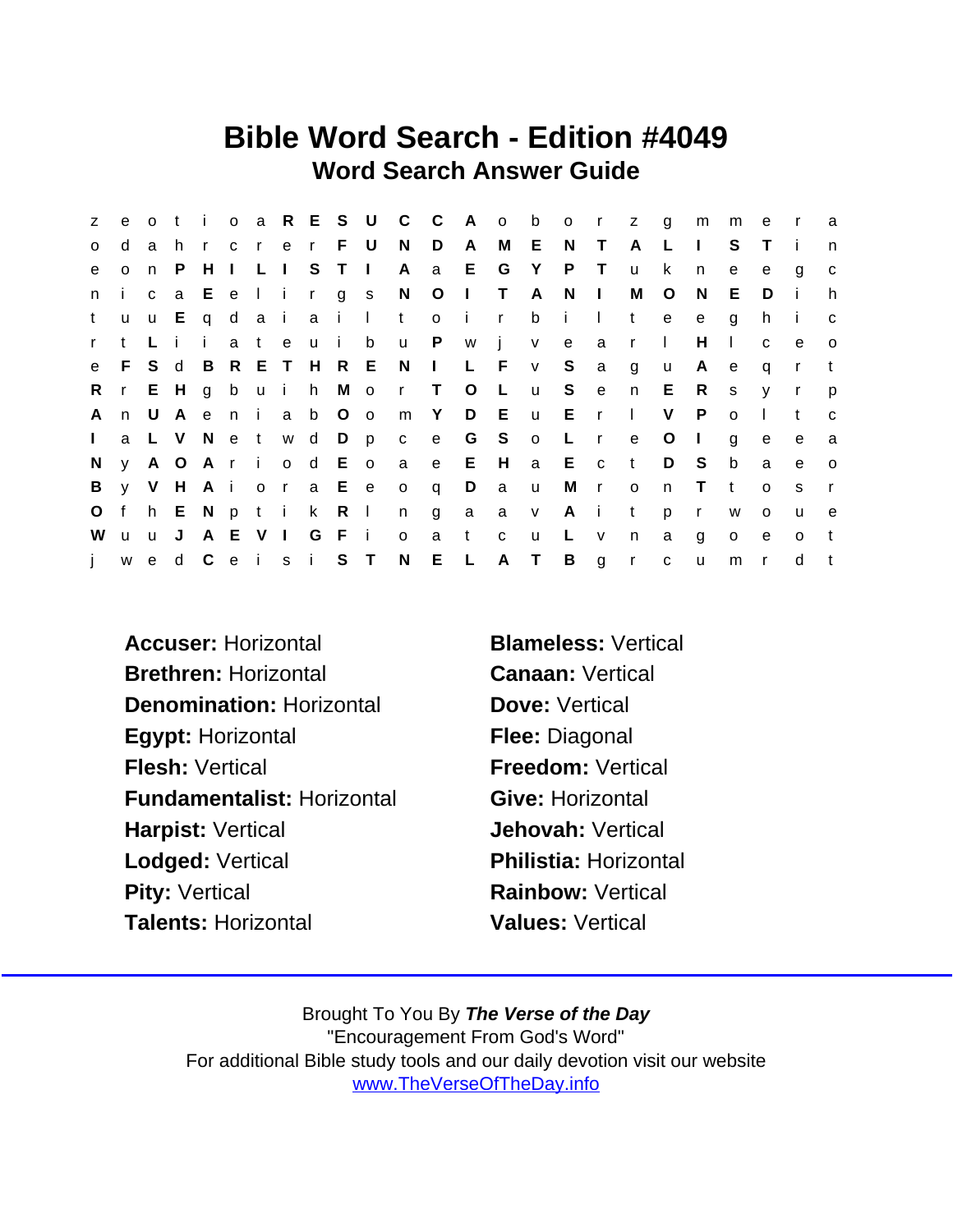# Bible Word Search - Edition #4049 Words Used And Their Definitions

**Accuser** 

A reference to Satan (See Revelation 12:10)

**Blameless** To be without blame.

Brethren Brothers; Siblings

Canaan The land promised to the Israelites after leaving Egypt

**Denomination** 

A religious group within a religious group

Dove

A white bird; often associated with Noah's Ark, peace, and the Holy Spirit

Egypt

An African nation along the south eastern part of the Mediterranean near Israel; Known for pharaohs, pyramids, its location along the Nile River, obelisks, mummies, gods with human bodies and animal heads, and the Exodus of God's chosen people

Flee

To leave; To retreat

Flesh

A part of us that rebels against God

Freedom

The power to determine action without restraint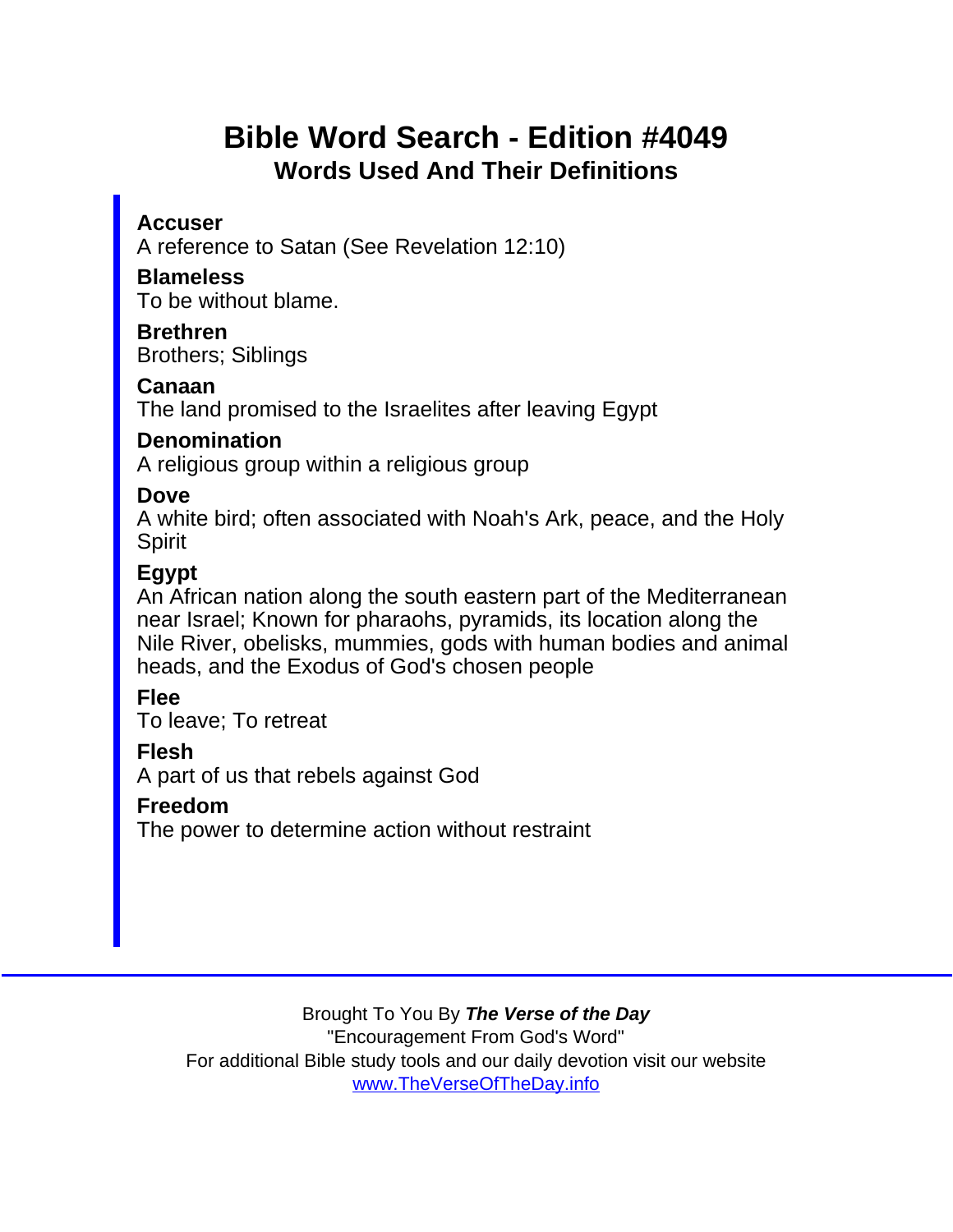# Bible Word Search - Edition #4049 Words Used And Their Definitions - Continued

Fundamentalist

A person who believes that literal interpretation of the Bible is fundamental to the Christian life

**Give** 

To hand something over to someone

**Harpist** 

A person who plays a harp

Jehovah Jehovah: "He will be" or "He will exist" Jehovah Jesus: The Lord Our Savior Jehovah Jireh: The Lord will see / provide / be seen Jehovah Mekadesh: The Lord who Sanctifies Jehovah Nissi: The Lord our banner Jehovah Roehi: The Lord My Shepherd Jehovah Rapha: The Lord heals our sicknesses / troubles / our souls Jehovah Shalom: The Lord our peace Jehovah Shammah: The Lord Is There Jehovah Tsidkenu: The Lord our Righteousness Lodged Rented a place to live or stay **Philistia** Land on east coast of Mediterranean Sea; Home of Philistines Pity

Regret; Sympathy